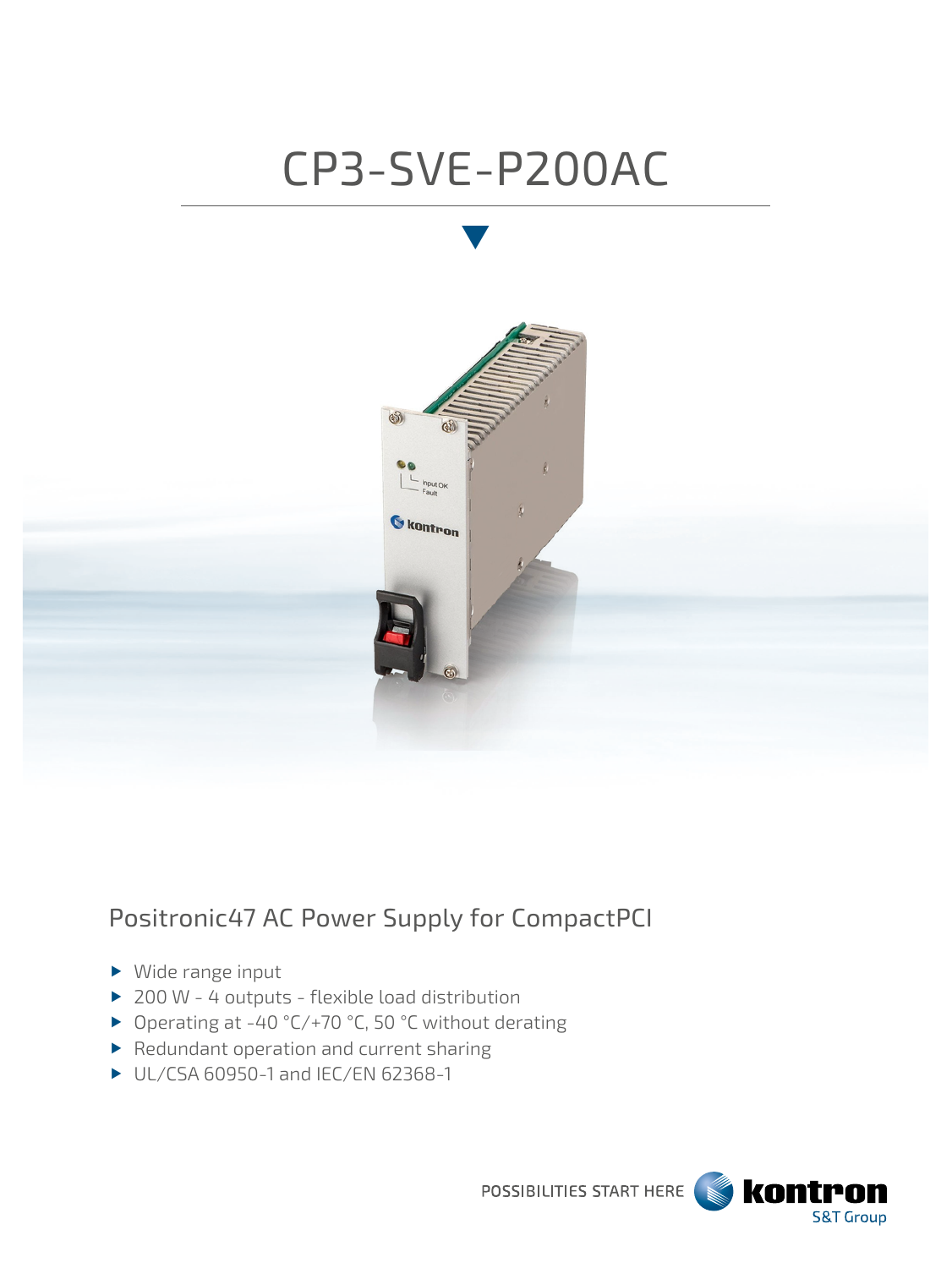#### CP3-SVE-P200AC Positronic47 AC Power Supply for 3U CompactPCI

The product description provided with this data sheet is regarded as part of the general Kontron CPCI Power Supply manual ID 24139. For further information, in particular general details as well as disclaimer, safety and warranty statements, refer to the CPCI Power Supply Manual.

This power supply is designed for use with standard CPCI systems as well for integration in electronic or electrical enclosures, e.g. Kontron's 19" racks.

#### **TECHNICAL INFORMATION**

| <b>FORM FACTOR</b>                           | 3U                                                                                           |
|----------------------------------------------|----------------------------------------------------------------------------------------------|
| <b>FRONT PANEL SIZE</b>                      | 40.6 mm x 128.7 mm                                                                           |
| <b>MECHANICS</b>                             | 19" rack                                                                                     |
| PLUG-IN COMPATIBILITY                        | yes                                                                                          |
| <b>POWER SUPPLY CONNECTOR</b>                | Positronic 47-pin connector                                                                  |
| <b>INPUT VOLTAGE</b>                         | 90 V  264 V AC, 230 V nominal                                                                |
| <b>INPUT FREQUENCY</b>                       | 47  63 Hz                                                                                    |
| <b>VOLTAGE SWITCHING</b>                     | Continuous input range                                                                       |
| <b>OUTPUT VOLTAGES / CURRENTS</b>            | $V1 = +5 V at 40 A$<br>$V2 = +3.3 V$ at 40 A<br>$V3 = +12 V$ at 5.5 A<br>$V4 = -12 V at 2 A$ |
| <b>OUTPUT POWER</b>                          | 200 W with 250 LFM forced-air cooling<br>250 W with 400 LFM forced-air cooling               |
| <b>COOLING</b>                               | 250 LFM forced-air cooling                                                                   |
| <b>REDUNDANT SUPPLY</b><br><b>CAPABILITY</b> | Always                                                                                       |
| <b>STATUS INDICATION</b>                     | LED's for input good and power fail                                                          |
| <b>SPECIAL FEATURE(S)</b>                    | Power sharing                                                                                |
|                                              |                                                                                              |

#### DIMENSIONS



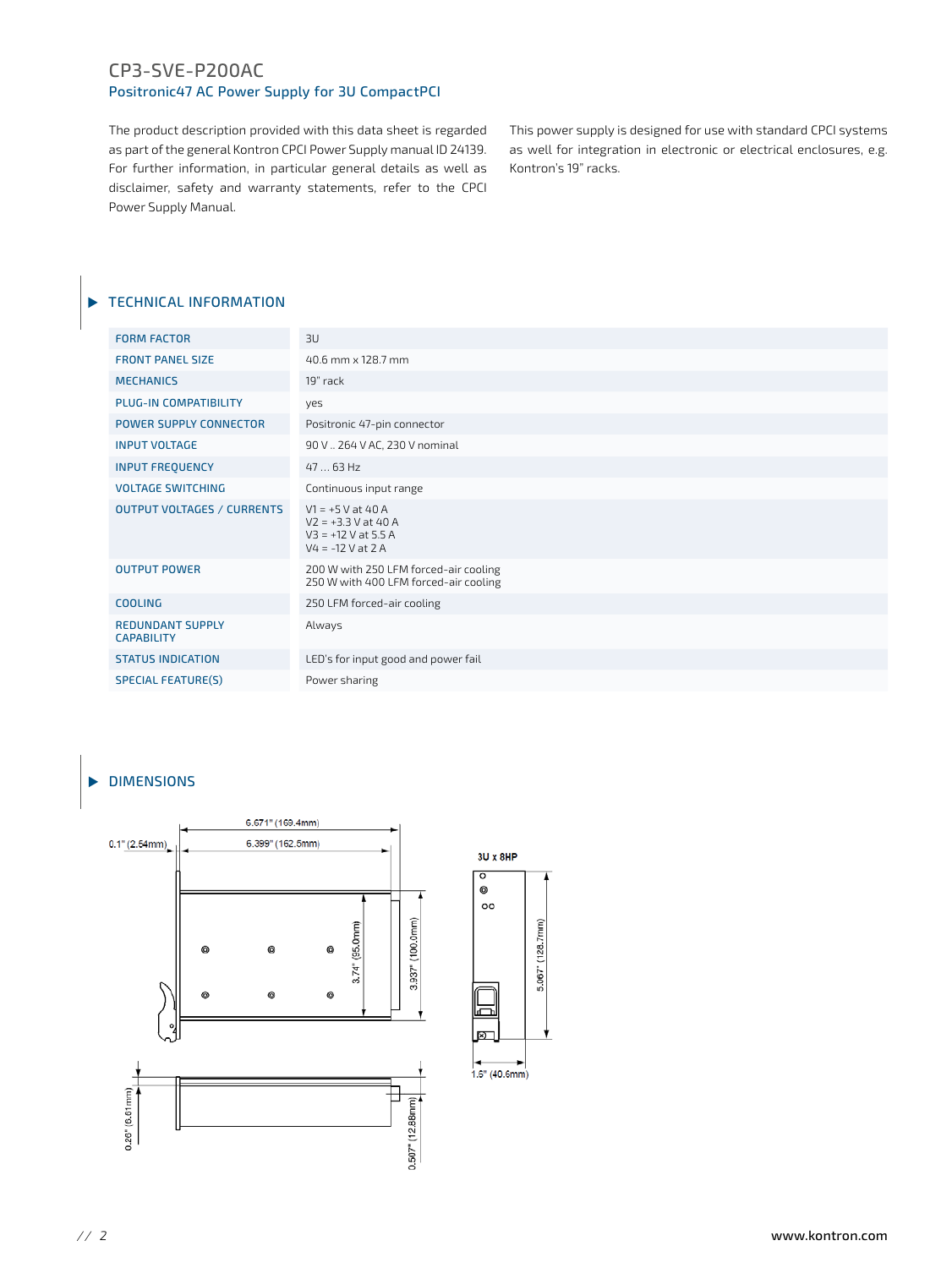#### POWER SUPPLY CONNECTOR

 $\blacktriangleright$ 

The V input voltage to the power supply unit and the V1 ... V4 output voltages from the power supply unit to the backplane are connected via a 47-pin Positronic male power supply connector. For the pinouts of the Positronic P-47 power supply connector please refer to the following table.

| PIN       | <b>SIGNAL NAME</b> | <b>DESCRIPTION</b>      |
|-----------|--------------------|-------------------------|
| $1 - 4$   | V1                 | V1 OUTPUT $(+5 V)$      |
| $5 - 12$  | <b>RTN</b>         | V1 and V2 RETURN        |
| $13 - 18$ | V2                 | V2 OUTPUT (+3.3 V)      |
| 19        | <b>RTN</b>         | V3 RETURN               |
| 20        | V3                 | V3 OUTPUT (+12 V)       |
| 21        | V <sub>4</sub>     | V4 OUTPUT (-12 V)       |
| 22        | <b>RTN</b>         | SIGNAL RETURN           |
| 23        | RESERVED           | RESERVED                |
| 24        | <b>RTN</b>         | <b>V4 RETURN</b>        |
| 25        | NC.                | NOT CONNECTED           |
| 26        | RESERVED           | RESERVED                |
| 27        | EN#                | ENABLE                  |
| 28        | NC                 | NOT CONNECTED           |
| 29        | <b>NC</b>          | NOT CONNECTED           |
| 30        | V1 SENSE           | V1 REMOTE SENSE         |
| 31        | NC                 | NOT CONNECTED           |
| 32        | ΝC                 | NOT CONNECTED           |
| 33        | V2 SENSE           | V2 REMOTE SENSE         |
| 34        | S RTN              | <b>SENSE RETURN</b>     |
| 35        | V1 SHARE           | <b>V1 CURRENT SHARE</b> |
| 36        | V3 SENSE           | V3 REMOTE SENSE         |
| 37        | NC                 | NOT CONNECTED           |
| 38        | DEG#               | DEGRADE SIGNAL          |
| 39        | INH#               | <b>INHIBIT</b>          |
| 40        | NC.                | NOT CONNECTED           |
| 41        | V2 SHARE           | <b>V2 CURRENT SHARE</b> |
| 42        | FAL#               | <b>FAIL SIGNAL</b>      |
| 43        | NC                 | NOT CONNECTED           |
| 44        | V3 SHARE           | V3 CURRENT SHARE        |
| 45        | CGND               | <b>CHASSIS GROUND</b>   |
| 46        | <b>ACN</b>         | AC INPUT NEUTRAL        |
| 47        | ACL                | AC INPUT LINE           |
|           |                    |                         |



// Orientation of the Positronic P-47 Power Supply Connector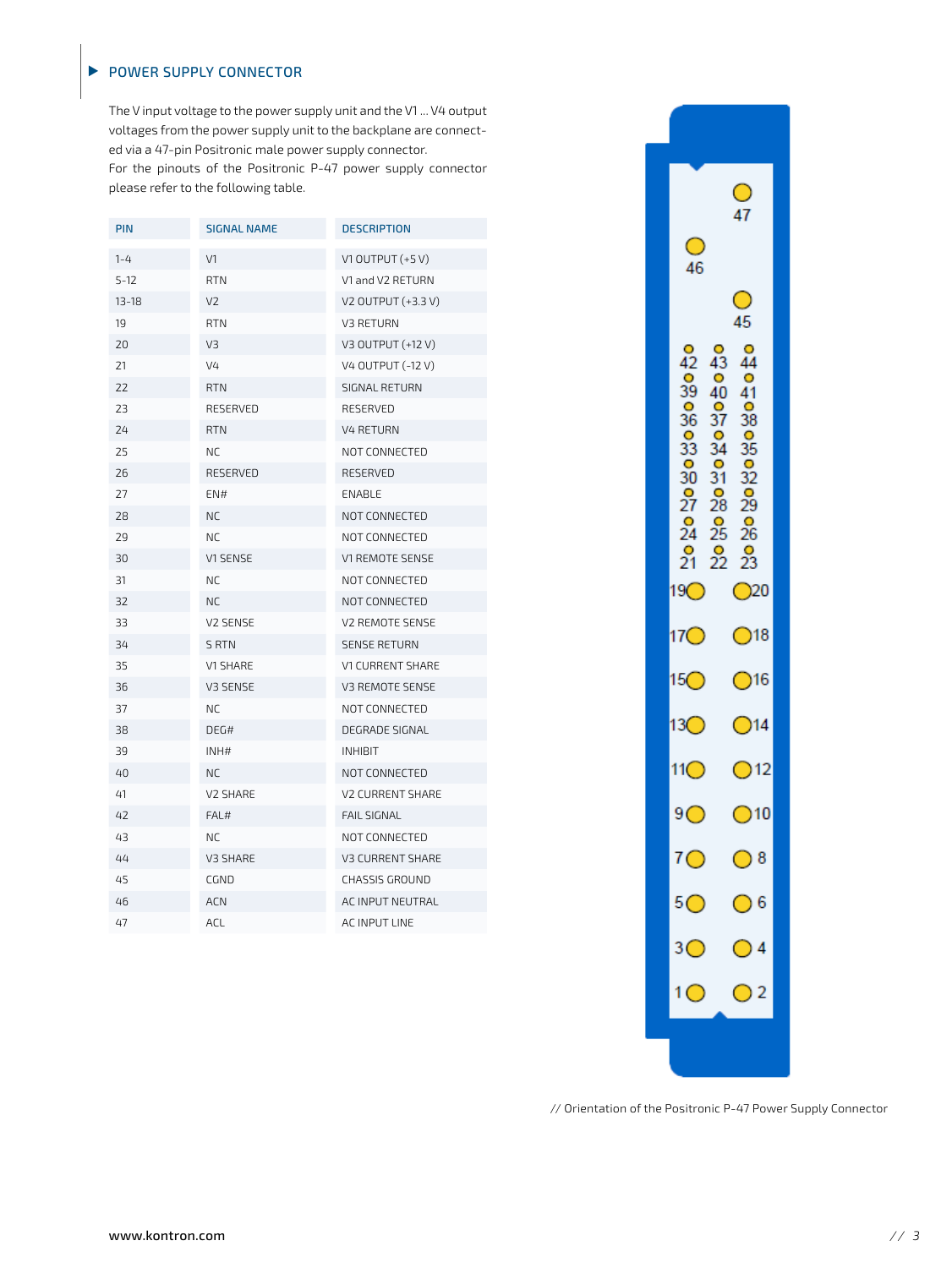#### INSTALLATION  $\blacktriangleright$

Thanks to its plug-in compatibility this P-type power supply unit allows for an easy installation, by which the power supply unit's male Positronic 47-pin power connector is inserted into the

#### WARNING!

If this type of power supply is removed for any reason from an operating system, do not reinstall immediately. Wait 1 to 2 minutes before reinstalling. Failure to comply with this may result in an backplane's mating female connector without the need of any intermediate adaptation.

Output Failure indication on the power supply. This is due to an internal protection feature of the power supply which requires time to cool down before the power supply is put back into operation.

#### ELECTRICAL SPECIFICATION

| <b>INPUT</b>                |                                                                                                                                                                    |
|-----------------------------|--------------------------------------------------------------------------------------------------------------------------------------------------------------------|
| <b>INPUT VOLTAGE - AC</b>   | 90  264 VAC continuous input range                                                                                                                                 |
| <b>INPUT FREOUENCY</b>      | 47.63 Hz                                                                                                                                                           |
| <b>HOLD-UP TIME</b>         | 20 <sub>ms</sub>                                                                                                                                                   |
| <b>INPUT PROTECTION</b>     | Non-user serviceable, internally-located input line fuse                                                                                                           |
| <b>PEAK INRUSH CURRENT</b>  | 15 A Inrush surge current internally limited by thermistor and electronic switch                                                                                   |
| <b>OPERATING FREQUENCY</b>  | 125  145 kHz Switching frequency of main output transformer                                                                                                        |
| <b>OUTPUT</b>               |                                                                                                                                                                    |
| <b>EFFICIENCY</b>           | 80 % at full rated load, 115 VAC                                                                                                                                   |
| MINIMUM LOAD; V1, V2, V3    | required to maintain regulation with no load on V4: NONE                                                                                                           |
| MINIMUM LOAD, V3            | required to maintain regulation on V4: 75 % of V4 Load                                                                                                             |
| <b>RIPPLE AND NOISE</b>     | At full load, 20 MHz bandwidth: See Regulation                                                                                                                     |
| <b>OUTPUT POWER</b>         | 200 W at 250 LFM forced-air cooling<br>250 W at 400 LFM forced-air cooling                                                                                         |
| <b>OVERSHOOT</b>            | No overshooting of output voltage at turn-on/off                                                                                                                   |
| <b>REGULATION</b>           | See Regulation table. Total regulation includes: line changes over the specified input range, changes in load<br>starting at 50 % load and changing to 100 % load. |
| <b>TURN-ON DELAY</b>        | 120 ms required for initial output voltage stabilization                                                                                                           |
| REGULATION                  |                                                                                                                                                                    |
| <b>ADJUSTMENT RANGE</b>     | N/A                                                                                                                                                                |
| <b>OUTPUT CURRENT</b>       | V1: 40 A, V2: 40 A, V3: 5.5 A, V4: 2 A                                                                                                                             |
| <b>LINE REGULATION</b>      | +-10 mV for V1, V2, V3, V4                                                                                                                                         |
| <b>LOAD REGULATION</b>      | $V1, V2: +-10$ mV<br>V3: +-30 mV<br>V4: -380 mV (droop characteristic for passive current sharing)                                                                 |
| <b>OUTPUT VOLTAGE NOISE</b> | V1: typ. 45 mV <sub>pp</sub> , max 60 mV <sub>pp</sub><br>V2: typ. 40 mV <sub>pp</sub> , max. 60 mV <sub>pp</sub><br>V3 and V4: $max$ , 120 mV <sub>pp</sub>       |
|                             |                                                                                                                                                                    |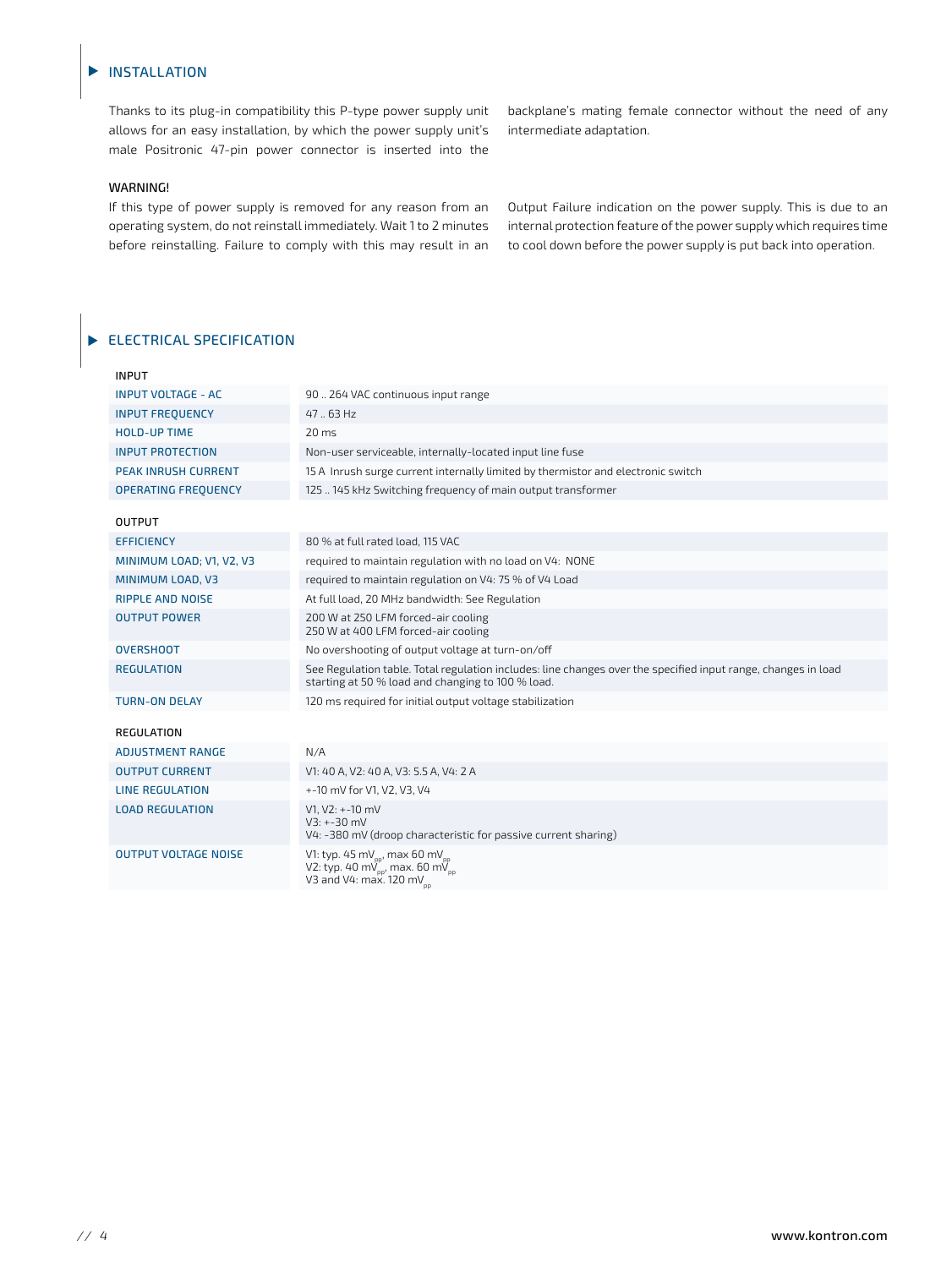#### ELECTRICAL SPECIFICATION

| PROTECTION AND CONTROL                             |                                                                                                                                                                                          |
|----------------------------------------------------|------------------------------------------------------------------------------------------------------------------------------------------------------------------------------------------|
| <b>OVERVOLTAGE PROTECTION</b>                      | 120  130 % atch style overvoltage protection                                                                                                                                             |
| <b>OVERLOAD PROTECTION</b>                         | Fully protected against output overload and short circuit. Automatic recovery upon removal of overload condition.                                                                        |
| <b>OVER TEMPERATURE</b><br><b>PROTECTION</b>       | System shutdown due to excessive internal temperature, automatic reset.                                                                                                                  |
| <b>POWER FAIL (FAL#)</b>                           | TTL compatible signal, open collector active low signal. Indicates any output below 90 % and/or a low input <85 VAC.                                                                     |
| <b>CURRENT SHARE</b>                               | 10 % Accuracy of shared current with up to 6 parallel units of the same type of power supply.<br>Single wire current share on V1, V2, and V3.                                            |
| <b>SENSE LINES</b>                                 | Available for V1, V2, V3. Compensation of voltage drops across the connector contacts and if necessary,<br>across the load lines                                                         |
| INHIBIT (INH#)                                     | TTL-compatible signal inhibited with GND or TTL "0"                                                                                                                                      |
| <b>ENABLE (EN#)</b>                                | Contact closure to external ground to start unit. On shortest pin (last make, first break)                                                                                               |
| <b>OVERTEMPERATURE WARNING</b><br>(DEG#)           | Provides warning when power supply temperature exceeds rating. TTL-compatible open                                                                                                       |
| <b>FRONT PANEL LED STATUS</b><br><b>INDICATORS</b> | Input OK (Green), Output Failure (Red).<br>In redundant setups, Output Failure may also indicate that there is no main power input to the power supply                                   |
| RELIABILITY                                        |                                                                                                                                                                                          |
| <b>MTBF</b>                                        | According to MIL-HDBK-217F, notice 2:<br>279.000 hrs at Ground benign 40 °C<br>57.000 hrs at Ground fixed 40 °C<br>31.000 hrs at Ground fixed 70 °C<br>33.000 hrs at Ground mobile 50 °C |
| EMC / EMI                                          |                                                                                                                                                                                          |
| <b>ELECTRIC STRENGTH TEST</b>                      | EN 62911 and IEC/EN 62368-1; pretested with $>= 4.3$ kVDC Input to Output                                                                                                                |
| <b>ELECTROMAGNETIC EMISSIONS</b>                   | EN55011:2016/A1:2017, Group1, Class A, conducted and radiated                                                                                                                            |
| <b>ELECTROSTATIC DISCHARGE</b>                     | 8 kV per IEC/EN61000-4-2, level 4, contact discharge                                                                                                                                     |
| <b>ELECTROMAGNETIC FIELD</b>                       | 10 V/m per IEC/EN61000-4-3, level 3                                                                                                                                                      |
| EFT/BURST                                          | +-2 kV per IEC/EN61000-4-4, level 3                                                                                                                                                      |
| <b>INPUT SURGE</b>                                 | 1 kV Line to Line, 2kV Line to Ground, per IEC/EN61000-4-5, level 3                                                                                                                      |
| <b>CONDUCTED DISTURBANCE</b>                       | 10 V per IEC/EN61000-4-6, level 3                                                                                                                                                        |
| <b>INSULATION RESISTANCE</b>                       | >300 MΩ at 500 VDC; Input to (Case+Output) and Output to Case                                                                                                                            |
| <b>SAFETY</b>                                      |                                                                                                                                                                                          |
|                                                    | UL 60950-1, CSA 60950-1, IEC 62368-1, EN 62368-1                                                                                                                                         |
| <b>ENVIRONMENT</b>                                 |                                                                                                                                                                                          |
| <b>ALTITUDE</b>                                    | 10k A SL Ft. operating<br>40k A SL Ft. non-operating                                                                                                                                     |
| <b>OPERATING TEMPERATURE</b>                       | At 100 % load: -40 °C  +50 °C with 250 LFM forced-air cooling<br>At 50 % load: -40 °C  +70 °C, derate linearly above 50 °C by 2.5 % per °C                                               |
| <b>STORAGE TEMPERATURE</b>                         | $-40 °C. +85 °C$                                                                                                                                                                         |
| <b>RELATIVE HUMIDITY</b>                           | IEC/EN 60068-2-78, 593% non-condensing                                                                                                                                                   |
| <b>SHOCK</b>                                       | IEC/EN 60068-2-27, 20 G Peak acceleration                                                                                                                                                |
| <b>VIBRATION</b>                                   | IEC/EN 60068-2-35, 4.9 GRMS Random vibration, 20 Hz to 500 Hz, 3 axis                                                                                                                    |
|                                                    |                                                                                                                                                                                          |

#### WARNING!

Adequate thermal cooling of the power supply must be ensured. Therefore do not obstruct or hinder cooling air circulation or heat conduction within the power supply or surrounding equipment.

Failure to comply with this warning may result in damage to your equipment.